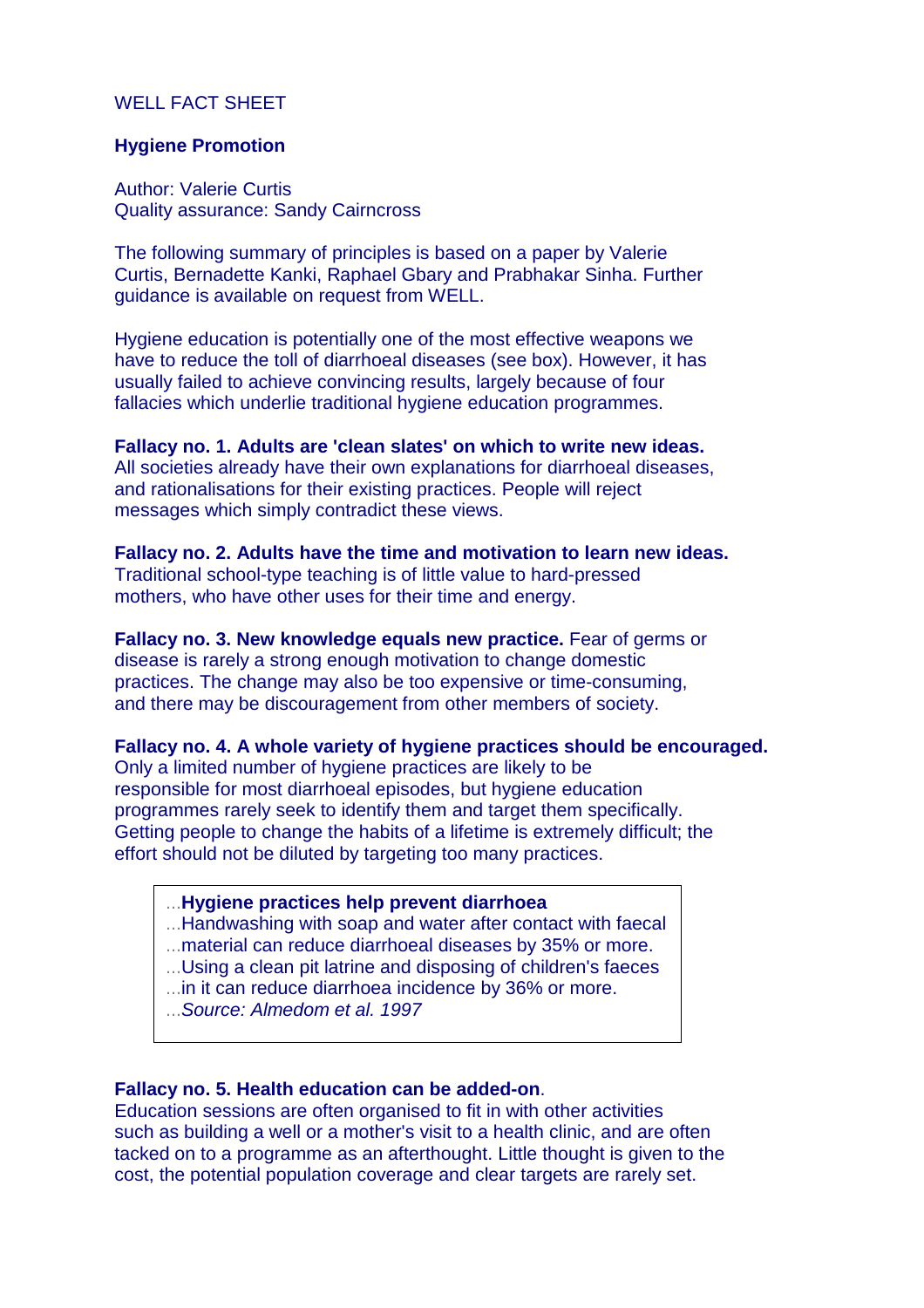Building on field experience in Africa and Asia, researchers associated with WELL have developed a new approach, called **hygiene promotion**. Instead of beginning in an office, programme design begins in the community, finding out what people know, do and want. The approach works well in a participatory, village-by-village manner. However, it is most useful and cost-effective on a large scale, where the intervention is first developed locally, by participatory research, and then applied across regions or urban centres.

The key principles are as follows:

# **1. Target a small number of risk practices.**

From the viewpoint of controlling diarrhoeal disease, the priorities for hygiene behaviour change are likely to include hand washing with soap (or a local substitute) after contact with stools, and the safe disposal of adults' and children's stools.

## **2. Target specific audiences.**

These may include mothers, children, older siblings, fathers, opinion leaders, or other groups. One needs to identify who is involved in child care, and who influences them or takes decisions for them.

## **3. Identify the motives for changed behaviour.**

These motives often have nothing to do with health. People may be persuaded to wash their hands so that their neighbours will respect them, so that their hands smell nice, or for other motives. By working with the target groups one can discover their views of the benefits of the safer hygiene practices. This provides the basis for a motivational strategy.

# **4. Hygiene messages need to be positive.**

People learn best when they laugh, and will listen for a long time if they are entertained. Programmes which attempt to frighten their audiences will alienate them. There should therefore be no mention of doctors, death or diarrhoea in hygiene promotion programmes.

# **5. Identify appropriate channels of communication.**

We need to understand how the target audiences communicate. For example, what proportion of each listens to the radio, attends social or religious functions, or goes to the cinema? Traditional and existing channels are easier to use than setting up new ones, but they can only be used effectively if their nature and capacity to reach people are understood.

## **6. Decide on a cost-effective mix of channels.**

Several channels giving the same messages can reinforce one another. There is always a trade-off between reach, effectiveness and cost. Mass media reach many people cheaply, but their messages are soon forgotten. Face-to-face communication can be highly effective in encouraging behaviour change, but tends to be very expensive per capita.